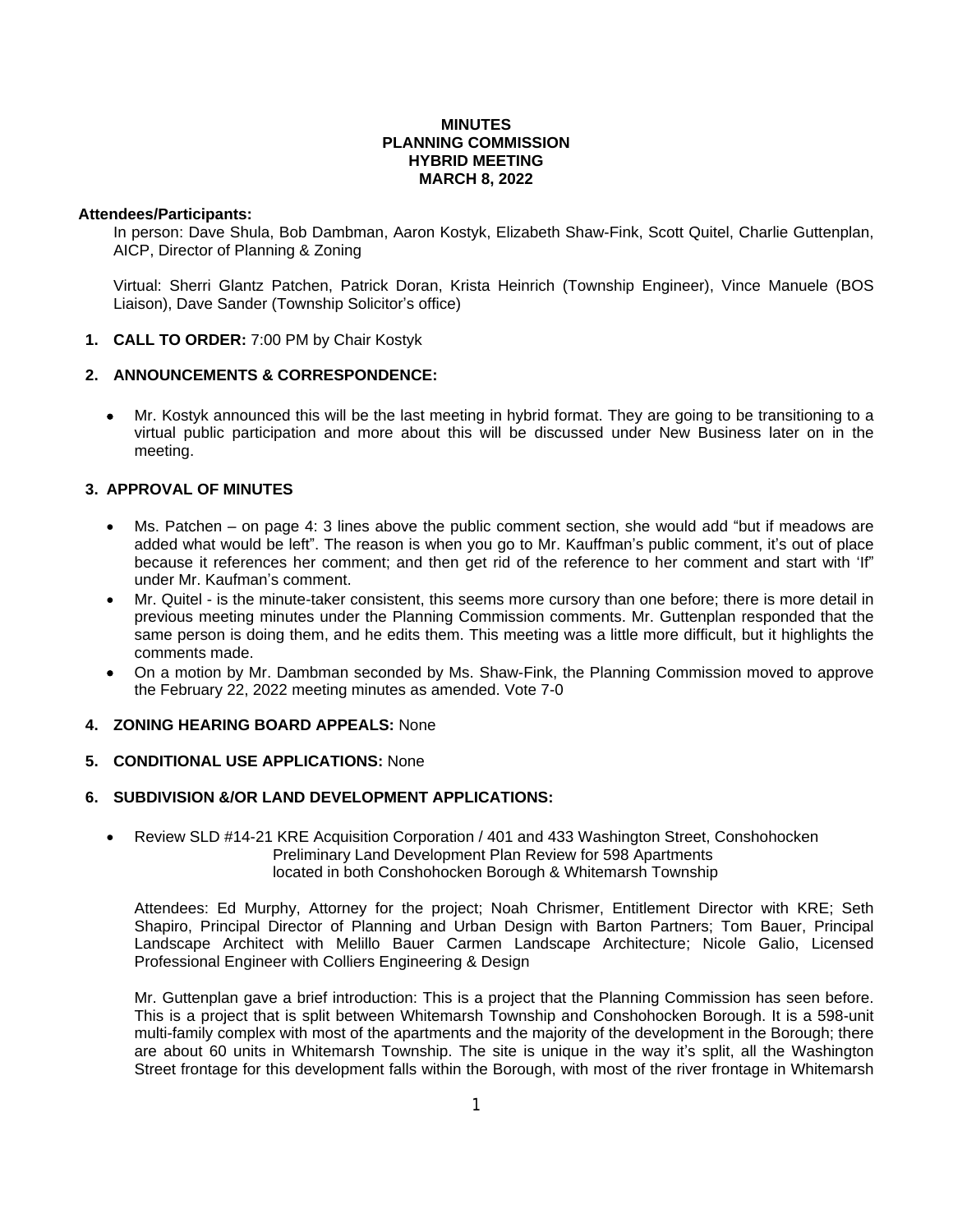due to the diagonal split of the two municipalities. All improvements to Washington Street are based on Borough standards. Conshohocken Borough has recently approved the development within the Borough, so we are second and last entity to review and approve the land development.

Mr. Murphy: They presented before the Planning Commission in October with a Zoning Hearing Board (ZHB) application, and then appeared before ZHB and secured the zoning relief that was requested. After they received zoning relief they prepared and submitted land development plans to both Conshohocken and Whitemarsh. They recently obtained approval from various boards and commissions in Conshohocken. There are a total of 598 units and all, but 60 units are in Conshohocken Borough. As part of Whitemarsh's protocol, the plans that were submitted have been reviewed by Township Staff and Montgomery County Planning Commission. As a preview to those, there are no issues, and they will be able to address all comments as "will comply". All 5 waivers being requested were previously approved in 2015 when the prior plan was taken through the approval process.

Mr. Chrismer: Substantively the plans are roughly the same. There has been quite a bit of landscape enhancements, which the landscape architect will talk about, and there have been some changes that were done in consultation with the Emergency Services folks both in the Borough and the Township. The Kushner Real Estate Group is a family owned and operated, multi-generational real estate development firm. They operate mostly in New Jersey and Pennsylvania. The have built, acquired, and managed over one hundred residential, retail and commercial properties. They presented other properties owned such as Willow Point in Willow Grove. There will be full time KRE employees living at this project and will always be available.

Mr. Shapiro: for clarification, they are working collaboratively with ItsMajor which serves as their in-house designer. The site location is a ½ mile from the Conshohocken train station. So much of what is going on in the area is scaled for the car, but they think there's a better way. They think they can enhance the connection to the waterfront and to the center of Conshohocken by making a visual and physical connection to the Schuylkill River. There's a new Layout, the whole center of the site is a wide boulevard providing entry to the waterfront. That then transitions to woonerf; a street for both people and cars which is part of an Active Open Space Concept. There are no residential uses on the ground floor. The first residential level is 14' above grade level.; they eliminated the 5<sup>th</sup> floor from the previous plan. He reviewed the layout of the floor plans. They are going to highly 'amenitize' the new layout from what it was in 2014; explained the parking layout. A rendering was shown.

Mr. Bauer: walked through the landscape design in more detail. There are three separate outdoor 'rooms' before you approach the riverfront park. There is a Boulevard Allee, that is a 120-foot-wide entry which is broad and inviting and open to the public. Next is the Arrival Court, this is a pedestrian plaza outside each building entrance. There are bollards and crosswalks surrounding the court. Next is Living Street-European Term- woonerf. Typically for parking but can be used for public events at times such as farmers market, shows, festival, event space. Conceptual renderings were shown of the lighting, furniture, and varied paving. All those areas are entirely in Conshohocken. Next is Riverfront, which is mostly in Whitemarsh. It envisions a direct connection to the river. There is fire truck access adjacent to it; a full series of landscapes - meadow type vegetation and shade trees. They will not be removing any trees on the bank so they can keep it stabilized and there are several sitting areas for people to sit and enjoy the outdoors.

Mr. Dambman: Buffer Yards between properties, he didn't see a 50-foot buffer.

Mr. Bauer: they are providing the screening that is required. Their buffer plantings are more than adequate of a buffer. Parking lot trees are also being provided in addition.

Mr. Chrismer: They will be asking the Board of Supervisors (BOS) to accept the plan as is without the 50 foot buffer. They thought the public access was an afterthought in the prior plan, and it is an improvement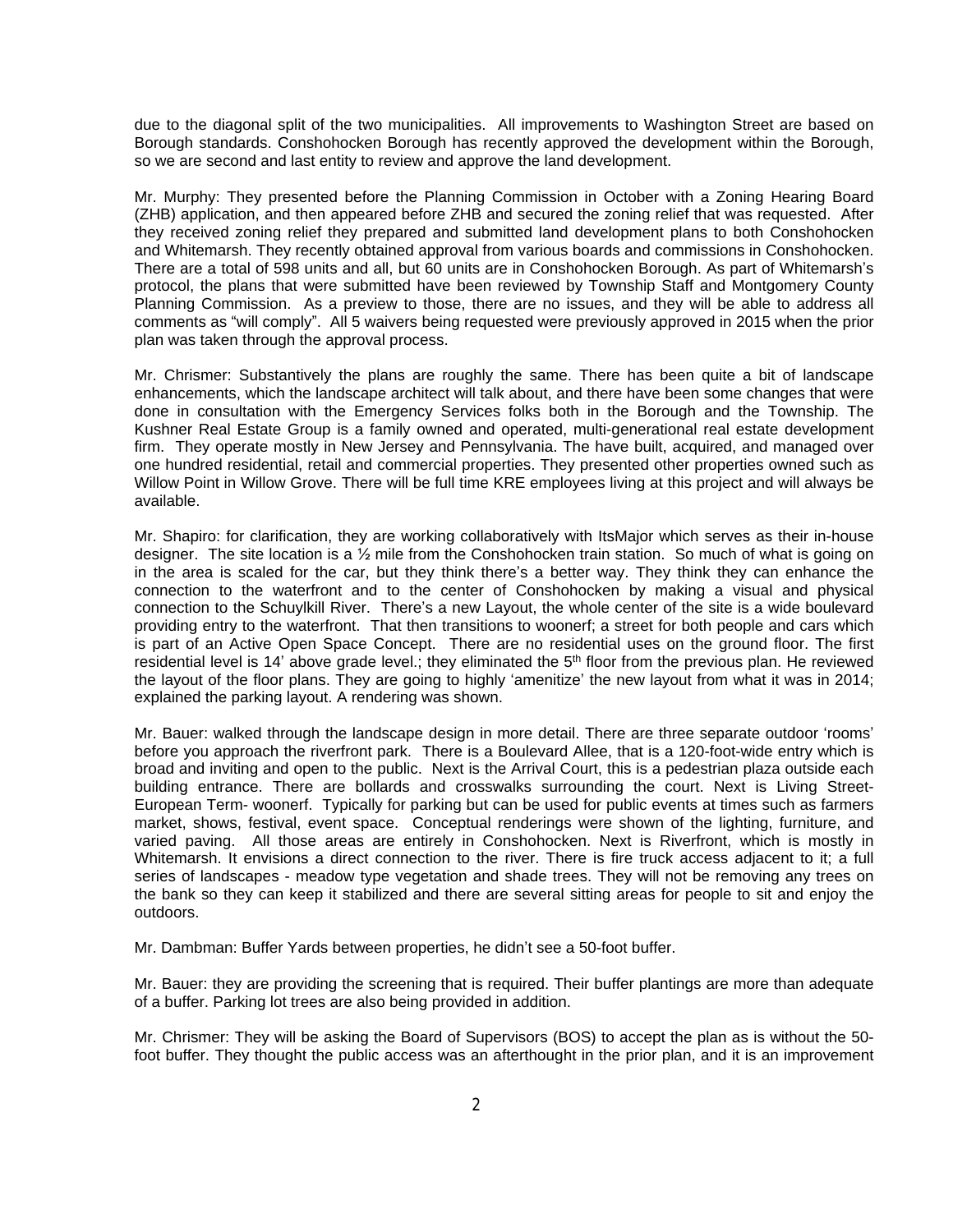to move the access that had served as a buffer before. Therefore, a little buffer was lost along the side to do that.

Ms. Galio: there are 2 parcels involved. There is approximately 10.7 acres in total between the two parcels with a little less than 3 acres in Whitemarsh Township. The site was formerly industrial use but is not operational anymore. It is a brownfield that must get Act 2 clearance through DEP. There is remediation required in the form of Capping. The current zoning is Heavy Industrial with Riverfront Development Subdistrict (RDD1). The site is located adjacent to the Schuylkill River with much of the site in the 100-year floodplain. There is a portion of a Floodway on the site, no development within the Floodway. The elevation of the Schuylkill River is about 40', the elevation of the 100-year floodplain is up at 60.5'. The buildings are at elevation 68, which is above the 100-year flood elevation. They have 751 parking spaces that are required for the site and that is what they are providing. The stormwater management is difficult because the site is an Act 2 site – cannot infiltrate due to former industrial uses. They will be installing a Managed Release Basin on the south side within the floodplain. This stores runoff in an anaerobic state. They had a meeting with the Montgomery County Conservation District, and they were aligned with what is proposed. PNDI found no endangered species on site. They have Act 537 planning approval for sewer. Potential flooding was a main concern the last time they were here. They met with Conshohocken Borough to come up with an Emergency Management Plan. Conshohocken currently has a good plan in place; they have a 3-stage warning system. There is a muster (assembly) area on site and emergency generators so residents can shelter in place. Once the flood stage reaches 19.2 feet, evacuation is recommended, at 22 feet evacuation is mandatory. Conshohocken is planning on constructing a parking garage to allow people to move cars out of the floodplain during events. There is a boat dock on Cherry Street that KRE will be maintaining. The transformers will be elevated above the flood stage, so they are not within the flood elevation.

Mr. Murphy: the Township Engineer letter outlines the five waivers being requested. The first two waivers are related to traffic and the others are related to landscaping and related matters.

The request for waivers of the Traffic Impact Study and the Transportation Impact Fee: as part of Conshohocken conversations, the applicant has agreed to take part in a regional study to be done and also agreed to be a participant in any improvements recommended by the study.

Waivers:

- 1. Section 105-21.B.(9): A WAIVER FOR THE SUBMISSION OF A TRANSPORTATION IMPACT STUDY. All vehicular access to and from the site is located in the Borough of Conshohocken.Less than 15% of the proposed dwelling units are located within Whitemarsh Township, so we request that the Borough sets the requirements for the Traffic Impact Study for this property. This waiver was previously granted via Resolution 2015-21 on May 28, 2015.
- 2. Section 105-21.1.E: A WAIVER FOR THE REQUIREMENT THAT A TRANSPORTATION IMPACT FEE BE IMPOSED. All vehicular access to and from the site is located in the Borough of Conshohocken. Less than 15% of the proposed dwelling units are located within Whitemarsh Township, so we request that the Borough sets the requirements for the TrafficImpact Fees required for this property. This waiver was previously granted via Resolution 2015-21 on May 28, 2015.
- 3. Section 105-39.A: A WAIVER FOR THE REQUIREMENT THAT ALL PARKING AREAS SHALL HAVE AT LEAST ONE TREE Of TWO-AND-ONE-HALF-INCHES MINIMUM CALIPER FOR EVERY TWO PARKING SPACES PROVIDED. The majority of parking spaces are proposed to be located underneath the proposed building, so there isn't sufficient area to place proposed trees at this density. The applicant's proposal does provide significant landscaping for the building and a substantial buffer along the eastern side of the parking lot. This waiver was previously granted via Resolution 2015-21 on May 28, 2015.

Applicant comments: In the Whitemarsh section of the plan by calculation they are required to have 28 trees; can only fit 21 trees, they physically cannot accommodate any more than 21 trees there. However,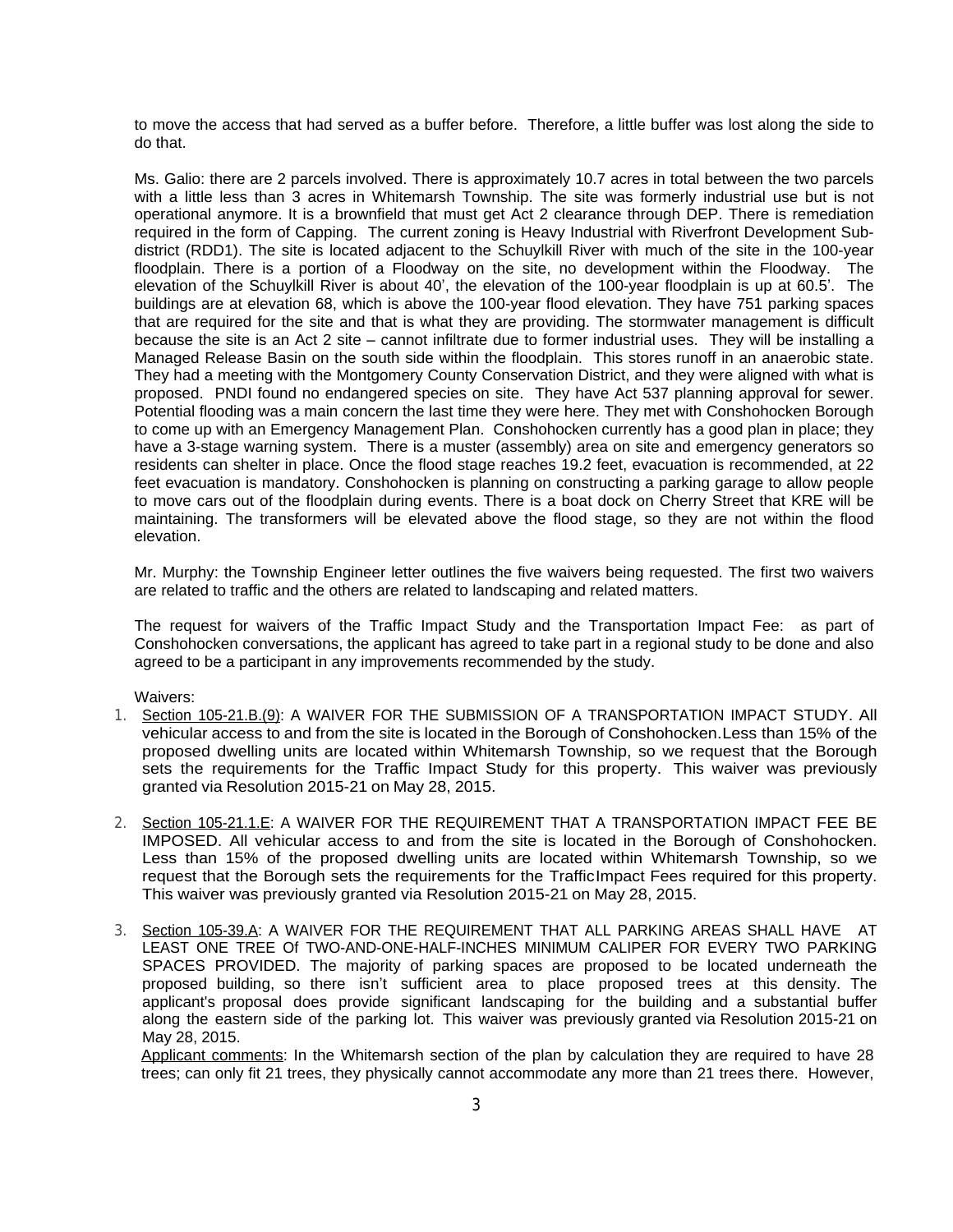they think there's an opportunity to plant some additional trees along the riverfront area. They think they can make up the 7 trees in that area. So, the waiver is to plant the trees outside of the parking area where there is room.

4. Section 55-3.D: A WAIVER FOR THE REQUIREMENT THAT NO MORE THAN FIFTY PERCENT (50%) OF TREES ON A LOT BE REMOVED. The trees on the lot are not quality trees, and the proposed improvements propose flood-tolerant vegetation within the floodway and floodplain areas to promote the riverfront recreational space. This waiver was previously granted via Resolution 2015-21 on May 28, 2015.

Applicant comments: They need a waiver from removing more than 50% of trees from the site. This is an Act 2 site and to be able to cap and remediate the site, the trees need to be removed. They are going to be able, unlike the prior plan, to save the trees along the Riverbank.

5. Section 55-4.B.(6)(f)[1][2]&[3]: A WAIVER FROM THE REQUIREMENT THAT REPLACEMENT TREES INSTALLED BY THE APPLICANT BE SUBJECT TO CERTAIN MAXIMUM PERMISSIBLE PERCENTAGES FOR FLOWERING TREES, EVERGREEN TREES, SHRUBS, AND GROUND COVERS. This waiver is requested to permit the applicant to meet the requirements of this section in accordance with the notations on the landscape plan as well as the comments provided by the Shade Tree Commission. This waiver was previously granted via Resolution 2015-21 onMay 28, 2015.

Applicant comments: This is a waiver request for substitutions instead of shade trees (flowering, ornamental etc.). They would like to walk the site with the Shade Tree Commission (STC) with STC and they commit to working with the STC to implement their recommendations.

Mr. Dambman: so the public access is now right through the center of the project.

Mr. Chrismer: Yes, it was hidden on the previous plan, and this really highlighted it.

Ms. Heinrich: The Ordinance requires a 50-foot buffer, a waiver should be requested.

Ms. Kostyk: the ZHB Decision required an Emergency Management Plan. Asked that they speak about that.

Mr. Chrismer: they will comply with the Conditions of the ZHB Decision. They have made commitments to the Emergency Services recommendations. They had 3 meetings since they were first in front of this board with all the emergency management folks from both the Borough and the Township. In addition to signage, there will be a PA system for all four buildings that is inter-connected, a Muster Area in building 3 where residents can congregate, an evacuation plan for cars (so cars are not left) and a shuttle for folks to get to the cars. They have areas in each building where they keep fire gear. Conshohocken Borough has a 3-tier notification system. Every resident will be required to register their phone number so they can receive text message, and they will have a full time KRE staff member living at the building. On building 3, near the staircase, they will put an anchor in the building for the boats to anchor and it will not be impacted by the flood waters.

Mr. Guttenplan: it is his understanding they have met with both municipalities Emergency Response folks, and they are satisfied with the plan and in this particular case, Conshohocken Borough will be leading the emergency response to this site (since mostly in Conshohocken).

Mr. Murphy: yes, that is correct.

Mr. Shula: are they intending to comply with the dedication of land in the amount of 10% of the total site area for Park and/or Recreational use?

Mr. Murphy: yes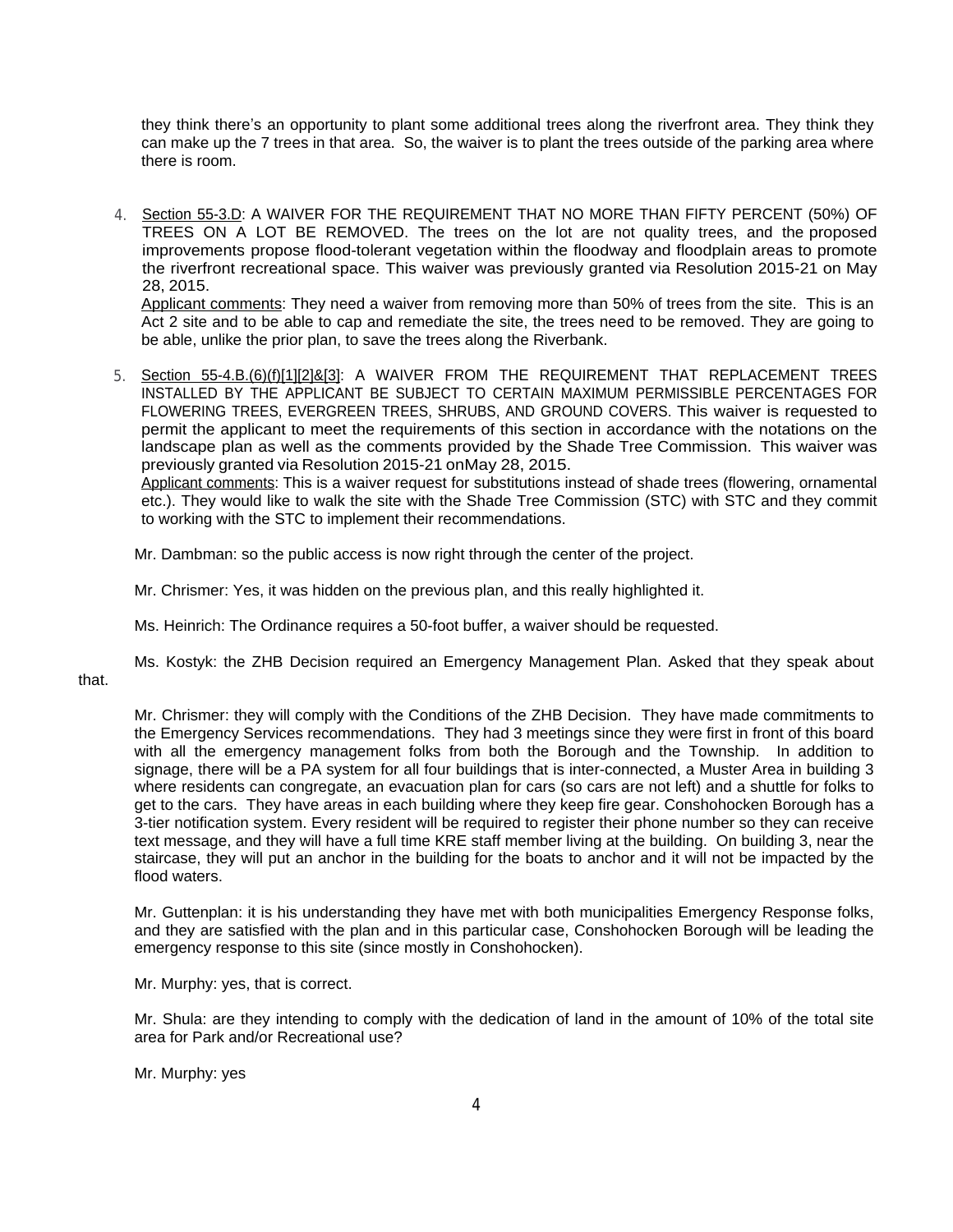Ms. Glantz Patchen: asked if they could walk through the February 1, 2022 Montgomery County Planning Commission review. There were some concerns raised specifically regarding the river access/open space.

Ms. Galio: that comment is discussing the 5-foot-wide sidewalk that runs along the eastern side of the property. They did not have an opportunity to present this plan to the County, so it seems like they did not understand that the public access was in the center of the site. She thinks they are referring to the County not seeing connectivity between that area of Washington Street and the riverfront which is occurring in the center of the site. They will add signage to show that is the public access way to clarify this. This is a more significant pathway then what was previously shown.

Mr. Murphy: the second comment talks about red-shale macadam for the entire riverfront trail. If that is available, they will do so.

Mr. Guttenplan: the Riverfront trail is required to be red-shale macadam.

Ms. Galio: one thing to note about the floodplain, they are not proposing any additional grading in the floodplain so there will not be any additional fill in the floodplain or the floodway.

Mr. Murphy: they will comply with sidewalk width, 5 -foot minimum will be provided.

Ms. Galio: 3B references sidewalk conditions. Will be adding connecting sidewalks on the site to the river trail. They will also be adding EV charging stations.

Mr. Quitel: asked for clarification, thinks a waiver for the 50-foot buffer should be required and asked for a summary of what is being removed.

Mr. Bauer: This is going to be a capped site so basically everything is coming down. All the vegetation is deciduous, a whole mix of varieties. The survey indicates there are 121 trees of 6" caliber or greater. What he sees is a quality of vegetation that is poor and unsalvagable. In terms of the ordinance, they are required to plant 320 trees at a 3" caliber. The plant list meets and exceeds the ordinance requirements.

Mr. Quitel: commented beauty is in the eye of the beholder. If the tree is alive and, in a floodplain, it's providing a benefit. Regardless of aesthetics, it is worth noting what's going on now. You don't instantaneously get the same performance as far as root mass, carbon sequestration, etc. If you compare your project to one next door, it is way more aesthetically pleasing, you pull people in, and it is way more interesting. The idea of the farmers markets is all cool. He still feels this is like the emperor wears no clothes story because 7 years ago a footprint was approved, but how much flooding has happened since. We know we are going to get flooded again. If you build what was approved before, it's not reflective of what is happening. Maybe would be cooler is to go higher to get 598 units but limit footprint and ask for variances. It is not a forward-thinking way to go with this. You are going to put an anchor on building #3, so you know people will be needing to get in a boat. A more forward-thinking plan would be having no building footprint beyond where the anchor is. If you need the 598 units, you can get it with the height. That is the most definitive way where you respect what the river is telling us. Secondly, a plan that also speaks to being in touch with the environment, the woonerf is cool, but the site isn't speaking that you're in a riparian zone. It's not built like you're going to be flooded. You take the risk if you live near the water, but this could be pushed back is his opinion.

Mr. Murphy: It is a philosophical point, and they hear what he is saying. He disagrees a little bit. The plan has matured a lot within the last 6 months. They have met with emergency services and made a quantum leap. Remediating the site is an environmental benefit.

Mr. Kostyk: the traffic study proposed, is it more of a regional traffic impact study that they are engaging in?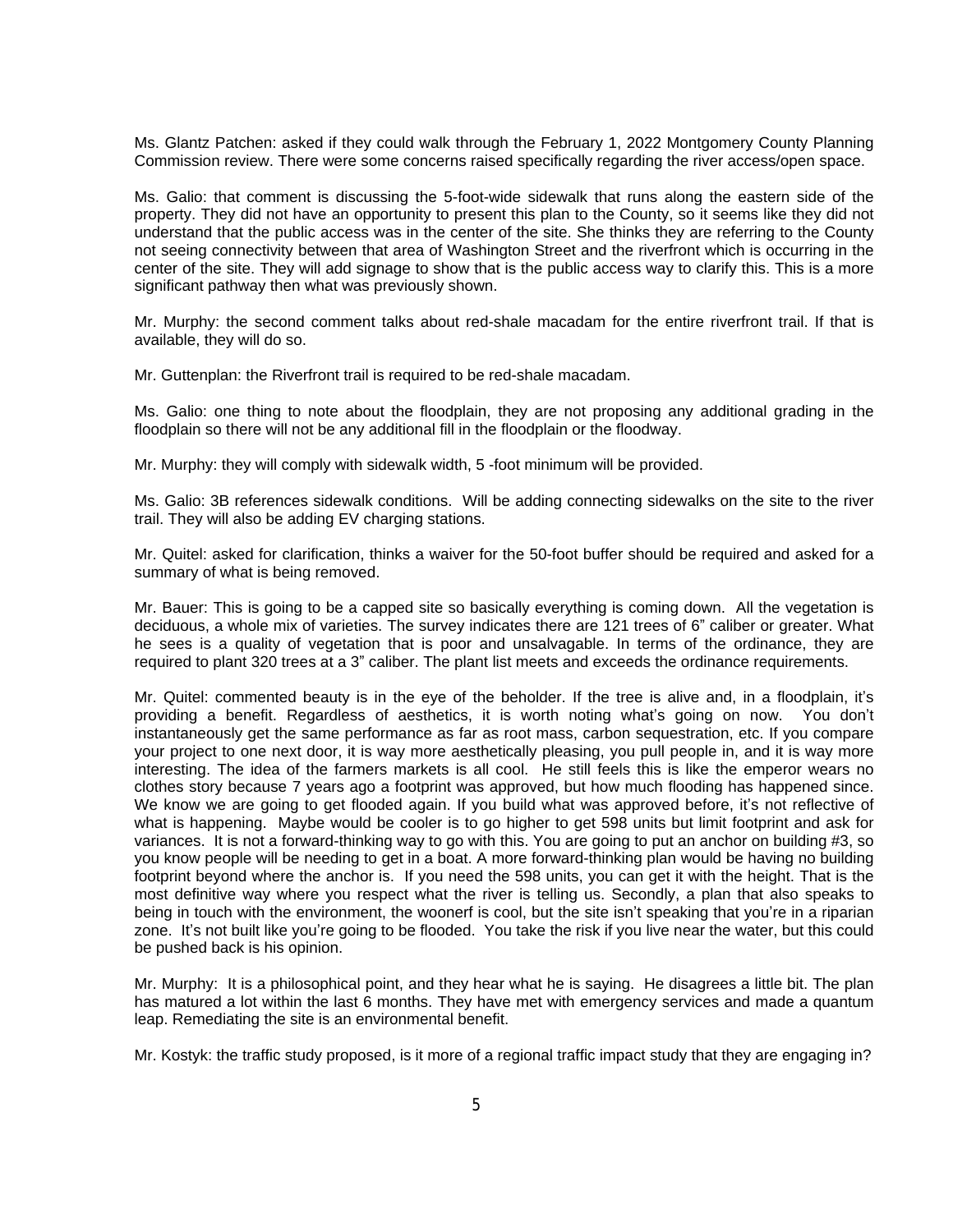Mr. Murphy: regional may be too strong of a word, they are not just looking at looking at the impacted intersections it's looking at a number of intersections in the area. They committed \$300,000 to a traffic signal if it is warranted.

Mr. Dambman: are the approvals in Conshohocken Borough the total final approvals?

Mr. Chrismer: yes, the approval in Conshohocken was by a settlement agreement.

Mr. Doran: he wanted to echo what they were saying about coming back with an emergency plan that was thoughtful and complete. The current plan seems very thorough and addresses a lot of his previous concerns. One of the concerns in the County review had to do with erosion control at the river and maintaining the trees at the river for erosion control purposes. He asked if they could revisit what's being done to address the county's comment about losing trees right at the edge

Ms. Galio: the difference between the last plan and this plan was that they were required to put a dock along the Schuylkill River, so they had to remove trees in order to place the dock and the boardwalk. But Conshohocken decided the dock was no longer necessary and the trees no longer need to be removed. They are planting trees along the Southern edges. They can't plant any trees above the subsurface stormwater systems.

Mr. Dambman: it appears there is river access adjacent to site.

Mr. Murphy: yes, it is a boat launch, and they will be adding lighting at the request of the emergency services folks.

Ms. Glantz Patchen: What is the timing of the impact study that you are being part of with the Borough of Conshohocken and the timing that is required by the Whitemarsh Township's ordinances?

Mr. Murphy: the Borough will be leading the study, so he doesn't have an exact answer. It is his understanding that they are giving them a contribution pretty much immediately and the study will be done immediately.

Ms. Heinrich: she doesn't have any concerns with the traffic impact study. She thought it was already conducted, which doesn't seem to be the case. So her recommendation was that if it was already conducted that it be provided. So given that it is a future study, she supposes that the recommendation would be that it is provided at that time, but her concern would be if there is something that comes out of it that they would want to make a condition now, how would they address that.

Mr. Murphy: to state the obvious there is no frontage in Whitemarsh and no exit in Whitemarsh, you can't drive through Whitemarsh from their property. The focus of the traffic impact study is certainly in the Borough.

Ms. Glantz Patchen: where would the \$300,000 traffic signal be?

Applicant: -not known at this time

Ms. Glantz Patchen: is there a written agreement with Conshohocken Borough on the use of the \$300,000? She asked if it was limited to Conshohocken or can it be used in Whitemarsh.

Mr. Chrismer: yes, it is part of the amended settlement agreement. They are making improvements to the Washington Street corridor.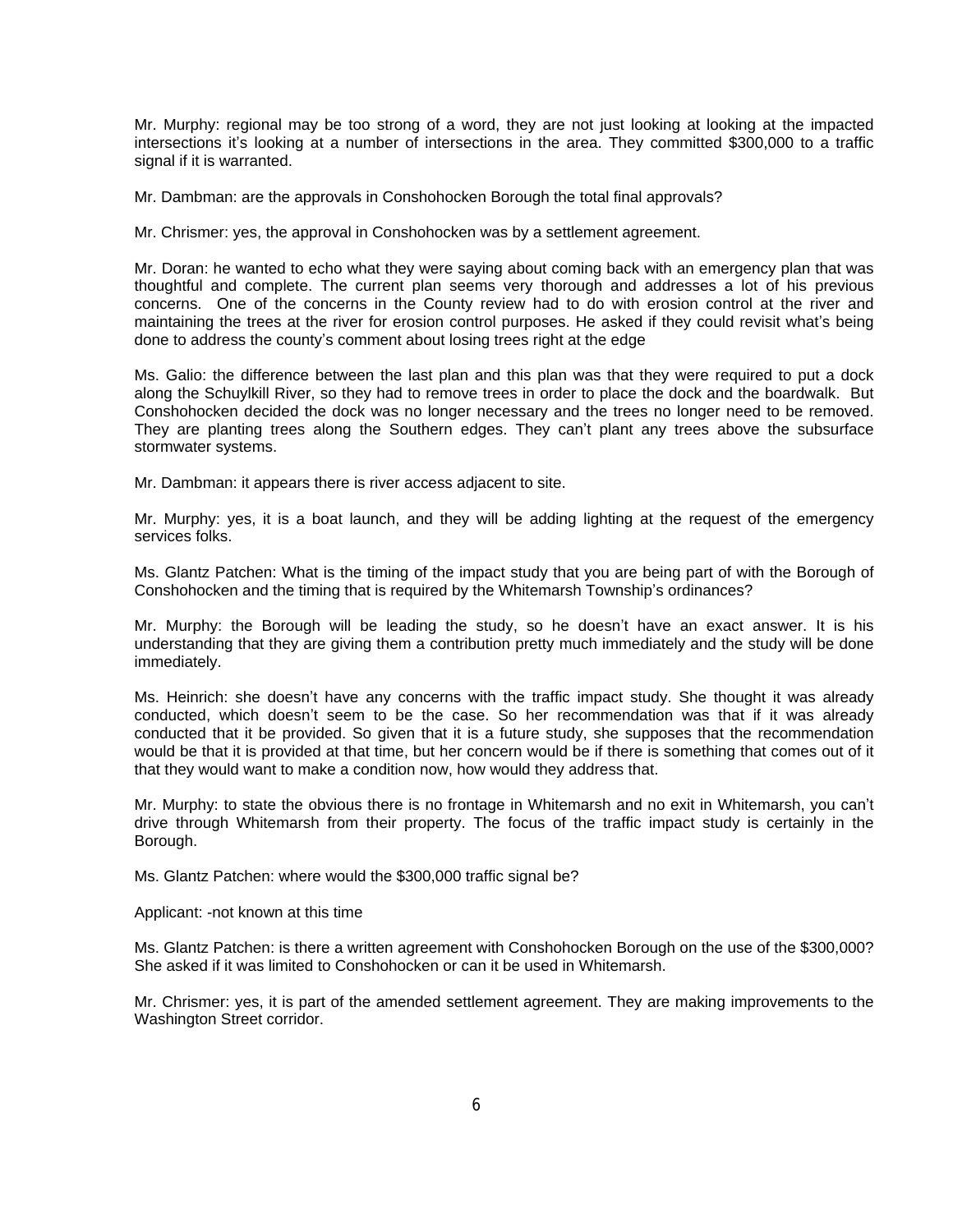Mr. Chrismer: to make sure that any potential impact to Whitemarsh Township is studied, he recommends that they act as the coordinator to make sure that Ms. Heinrich is involved in what the scope of what the traffic study will be, so the Township is not left out of that study.

Ms. Heinrich: thinks it was worth mentioning that she knows it is a major focus of Conshohocken to improve Washington Street and look into access on the Whitemarsh end of it. So, with some certainly she can say that will probably be looked at as part of the study.

Public Comment: None

Additional Planning Commission Comments:

Mr. Shula: he echoes Mr. Doran about the improvements to the emergency services plan. Also, given the size of the project, 5 waiver requests is low. He has no issue with the waiver requests except Section 105- 52. requiring 50-foot buffer, and that Ms. Heinrich receive the traffic study as well as the scope.

Ms. Glantz Patchen: there are two parts to this; one is the timeliness of the study and the second is whether there are going to be any improvements made in Whitemarsh.

Mr. Murphy: suggested the waiver be conditioned upon having the Township Engineer consult with Conshohocken Borough to coordinate the timing and scope of the Traffic Study that they already funded so that Whitemarsh is involved from the very beginning.

Motions:

Mr. Shula made a motion to recommend that the Board of Supervisors grant the requested waivers subject to condition that the Traffic Impact Study is coordinated with the Township Engineer and the study is received prior to final plan approval; seconded by Ms. Shaw-Fink. No vote was taken after the following discussion was completed..

Mr. Murphy: that won't work, we have no control over timing.

Mr. Chrismer: the best solution, what if they say that study be done within 1 year of the approval, and if not, the applicant will do a TIS for the Township.

Mr. Sander: this is difficult because they would like to see a traffic study, but the applicant is paying for it and Conshohocken Borough is the one who is leading that effort, so we are at the mercy of the Conshohocken Borough's schedule. If the study is completed after the approvals, we won't know what improvements will be needed. Where is the traffic study memorialized for Conshohocken Borough and what does it say about the timing?

Mr. Chrismer: the traffic study is memorialized in the settlement agreement, and it doesn't specify a time that the study is going to be complete.

Mr. Chrismer: they are asking for a little bit of reasonableness on the first two waivers given that none of the access is through the Township. He also suggested what if it not be a waiver, it be a deferral. That way the Township Engineer either has a seat at the table and the Township has a seat in that traffic study and is satisfied with the scope and the result of the study or the Township Engineer comes to them saying she is not satisfied and now they will need to do a study for the Township.

Mr. Shula made a motion to recommend that the Board of Supervisors grant waivers 3, 4, 5, & 6 (105-52) (Mr. Quitel commented he is not necessarily in favor); seconded by Ms. Shaw-Fink. Vote 6-1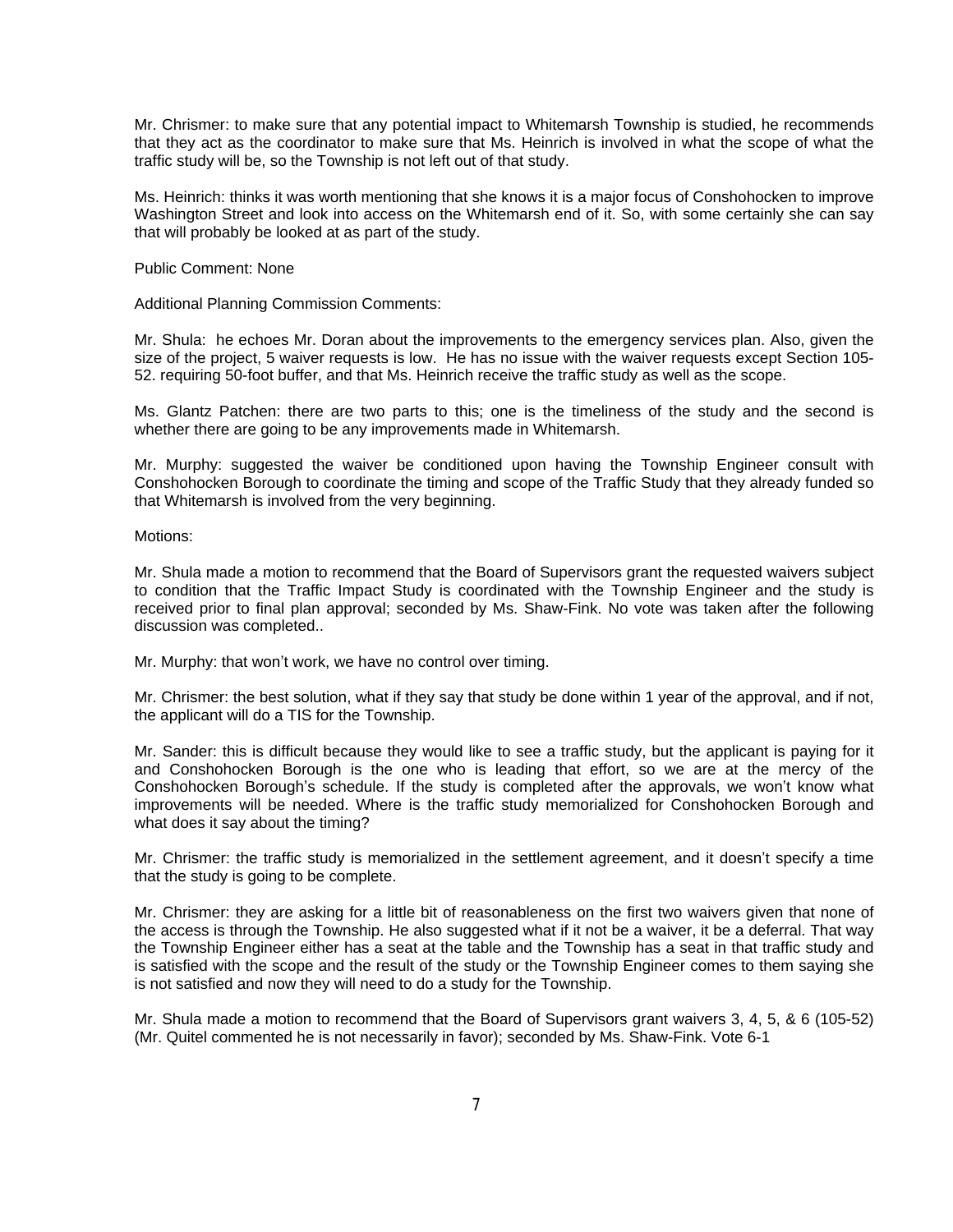Discussion on the above motion having to do with landscaping: Mr. Quitel doesn't see the hardship in the buffer waiver and the fewer number of trees. That is a product of the site footprint and it is on them to plan around them.

Mr. Dambman made a motion not to recommend approval of waivers 1 & 2 to the Board of Supervisors; seconded by Mr. Shula. Vote 7-0

Vote on plan approval over all:

Mr. Shula made a motion to recommend granting the preliminary plan approval; seconded by Ms. Patchen. Vote 6-1

#### **7. OLD BUSINESS:**

Mr. Dambman: the Spring Mill Study Steering Committee Meeting met after the last Planning Commission meeting. One thing that was not mentioned before was the proposal of a deck across from the bike shop/café (to provide a safer place for people to congregate). The Spring Mill Study public meeting was on March 3<sup>rd</sup>.

Ms. Heinrich: The study must be finalized in June; a presentation to the Planning Commission will be in May

#### **8. NEW BUSINESS:**

Mr. Kosytk: discussion on resuming fully in-person meetings.

Mr. Halbom: new technology, spoke with the vendor regarding parts delays. There is only 1 item on backorder, the wireless microphones. Not having them will not prohibit the other work. Hopefully in March, all other upgrades should be installed. The microphones are expected in May or June. These upgrades will better the abilities for those participating at home to be seen and heard by both those conducting and attending the meetings in the large meeting room. He is hoping for a late March, early April installation.

Ms. Patchen: how does that work for the people in the room?

Mr. Halbom: you won't need to bring your own device into the room. The hybrid meetings, once the new equipment is installed, will work more closely with the WTV broadcast. It's vastly superior to what we're doing now. This will hopefully be set up by next meeting.

It was confirmed in a general discussion that everyone was OK with going back to in-person meetings instead of hybrid.

#### **9. PLANNING COMMISSION MEMBERS COMMENTS:**

Mr. Dambman: he thinks the meeting went well, given the gravity of numbers of apartments involved, and he appreciated Mr. Quitel's input on the project and the insights from all the members.

#### **10. PUBLIC COMMENT FOR NON AGENDA ITEMS:**

Debra Harris: Pilgrim Road - even when we go back to in-person meetings, would still appreciate a hybrid option for the public. Keeping a hybrid option really expands the public availability of these meetings.

### **11. ADJOURNMENT**